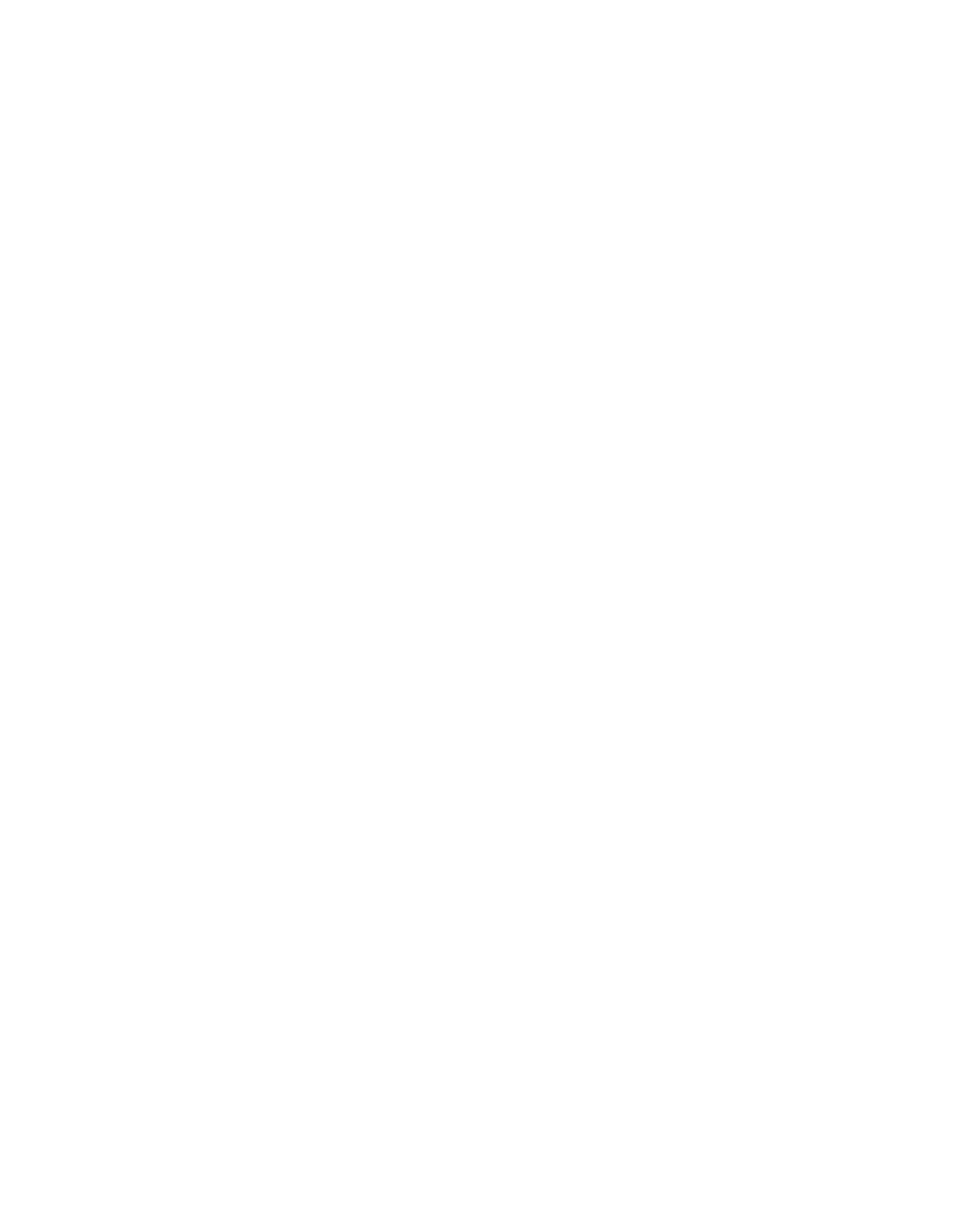

**(NO. 2 OF 2011)** 

A

# BILL

# Entitled

**AN ACT** TO APPROPRIATE ADDITIONAL TWENTY-TWO MILLION, EIGHT HUNDRED AND FORTY-FIVE THOUSAND, ONE HUNDRED AND SEVENTY-THREE DOLLARS TO THE SERVICE OF THE YEAR ENDING  $31^\mathrm{ST}$  DECEMBER 2010

**ENACTED** by the National Parliament of Solomon Islands.

3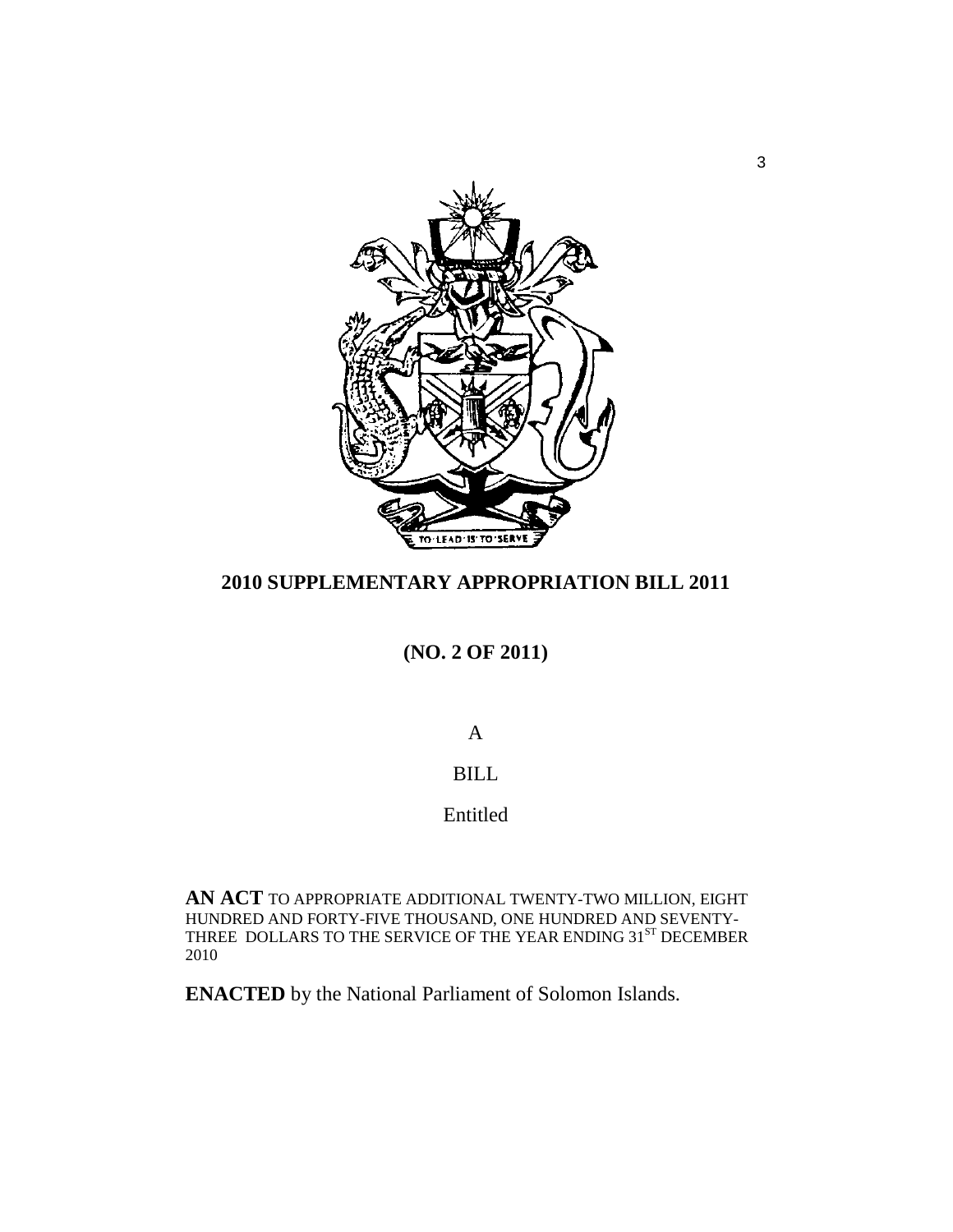Short title and commencement

Authorisation of \$22,845,173

**1.** This Act may be cited as the 2010 Supplementary Appropriation Act 2011 and commences on the date ("commencement date") it is published in the *Gazette*.

**2.** (1) The issue from the Consolidated Fund is hereby authorised of a sum of twenty-two million, eight hundred and forty-five thousand, one hundred and seventy-three dollars to be applied to the service of the year ending 31<sup>st</sup> December 2010.

> (2) The sum specified in subsection (1) shall be deemed to have been appropriated as from the commencement date for supply of the heads and in the amounts respectively specified for such heads, as set out in the Schedule.

4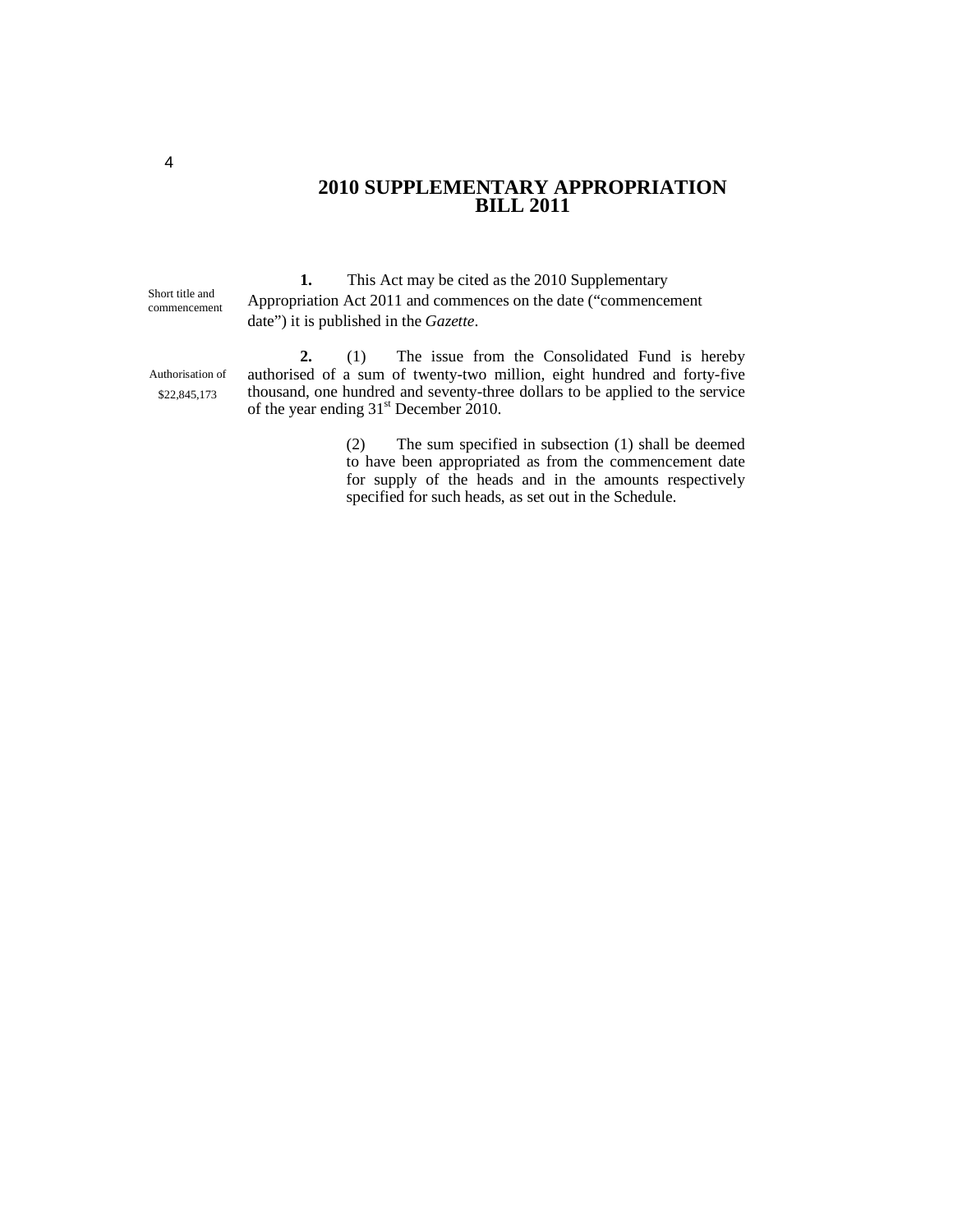# **SCHEDULE**

(Section 2(2))

# **EXPENDITURE BY CONTINGENCIES WARRANTS**

# **PART 1 – RECURRENT EXPENDITURE**

| <b>HEAD</b> |                                                          | <b>EXPENDITURE</b><br><b>AUTHORISED</b> |
|-------------|----------------------------------------------------------|-----------------------------------------|
| 274         | MINISTRY OF FOREIGN AFFAIRS AND<br><b>EXTERNAL TRADE</b> | 500,000                                 |
| 281         | OFFICE OF THE PRIME MINISTER AND<br><b>CABINET</b>       | 2,000,000                               |
| 287         | MINISTRY OF CULTURE AND TOURISM                          | 1,000,000                               |
| 289         | MINISTRY OF COMMUNICATION AND<br><b>AVIATION</b>         | 7,845,173                               |
|             | <b>TOTAL RECURRENT EXPENDITURE</b>                       | 11,345,173                              |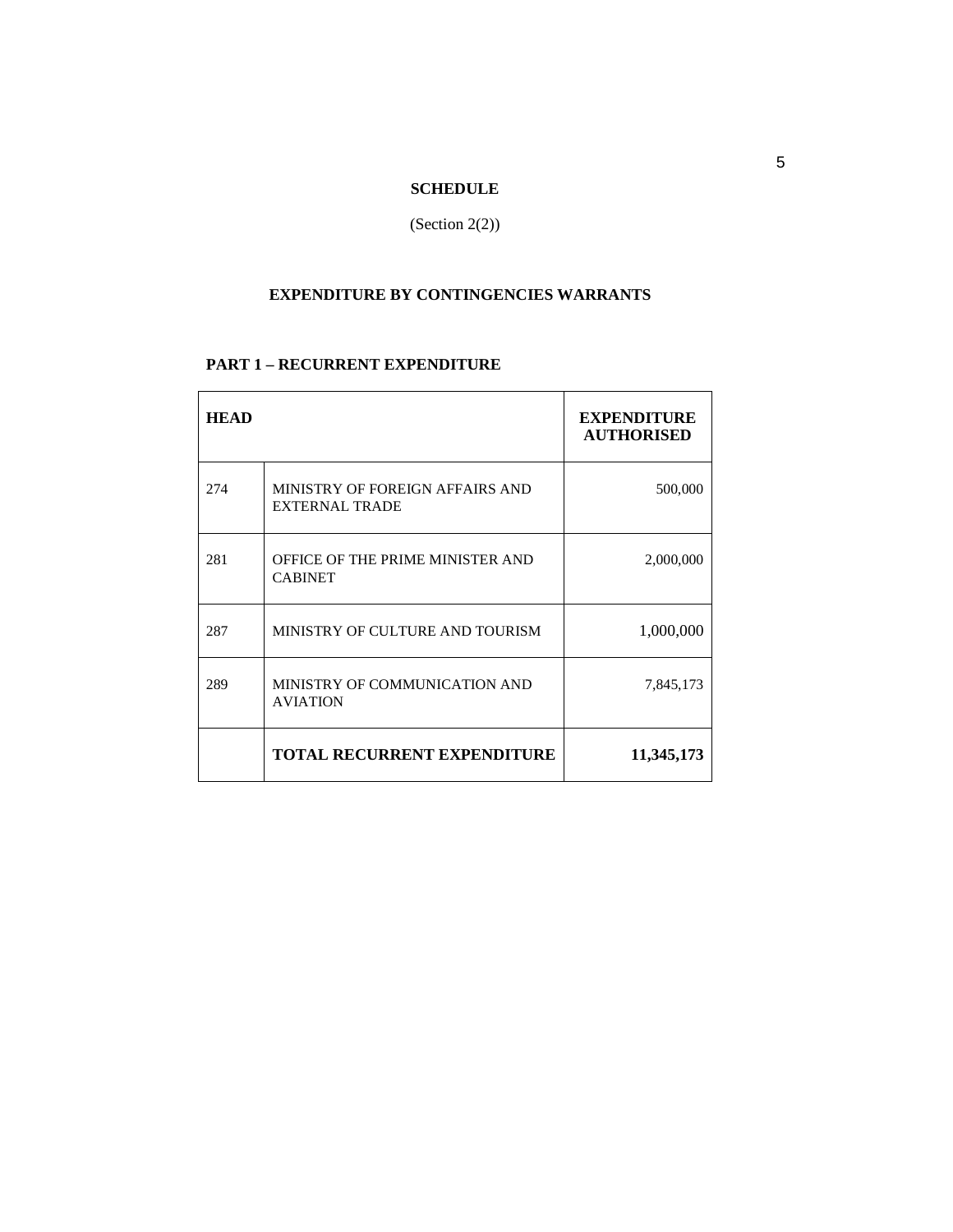# **PART 2 – DEVELOPMENT EXPENDITURE**

| <b>HEAD</b> |                                                         | <b>EXPENDITURE</b><br><b>AUTHORISED</b> |
|-------------|---------------------------------------------------------|-----------------------------------------|
| 474         | MINISTRY OF FOREIGN AFFAIRS AND<br>EXTERNAL TRADE       | 3,000,000                               |
| 487         | MINISTRY OF CULTURE AND TOURISM                         | 3,500,000                               |
| 498         | MINISTRY OF RURAL DEVELOPMENT<br>AND INDIGENOUS AFFAIRS | 5,000,000                               |
|             | <b>TOTAL DEVELOPMENT</b><br><b>EXPENDITURE</b>          | 11,500,000                              |

#### **TOTAL RECURRENT AND DEVELOPMENT EXPENDITURE BY**

# **CONTINGENCIES WARRANTS \$22,845,173**

# **TOTAL WARRANTS AND SUPPLEMENTARY EXPENDITURE AUTHORISED \$22,845,173**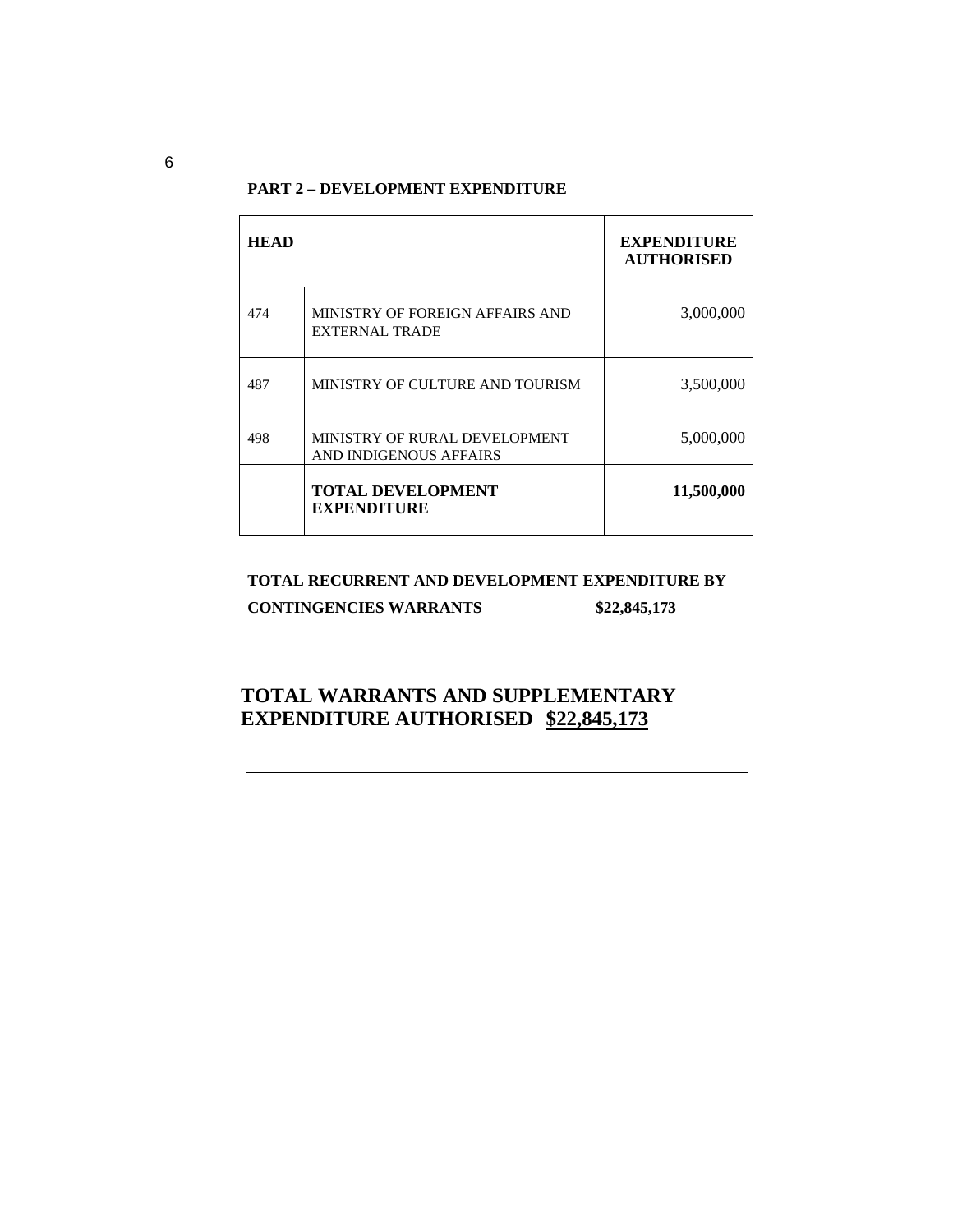# *Objects and Reasons*

The object of this Bill is to authorise additional expenditure of \$22,845,173 (twenty-two million, eight hundred and forty-five thousand, one hundred and seventy-three dollars) authorised under the 2010 Appropriation Act 2011 for the service of the year ending 31st December 2010.

This supplementary appropriation is to supplement expenditure incurred by the issue of contingencies warrants during the year in respect of the heads specified in the Schedule. It is also to supplement additional pressures approved by cabinet during the year.

#### .........................................................................................

# **MINISTER OF FINANCE AND TREASURY**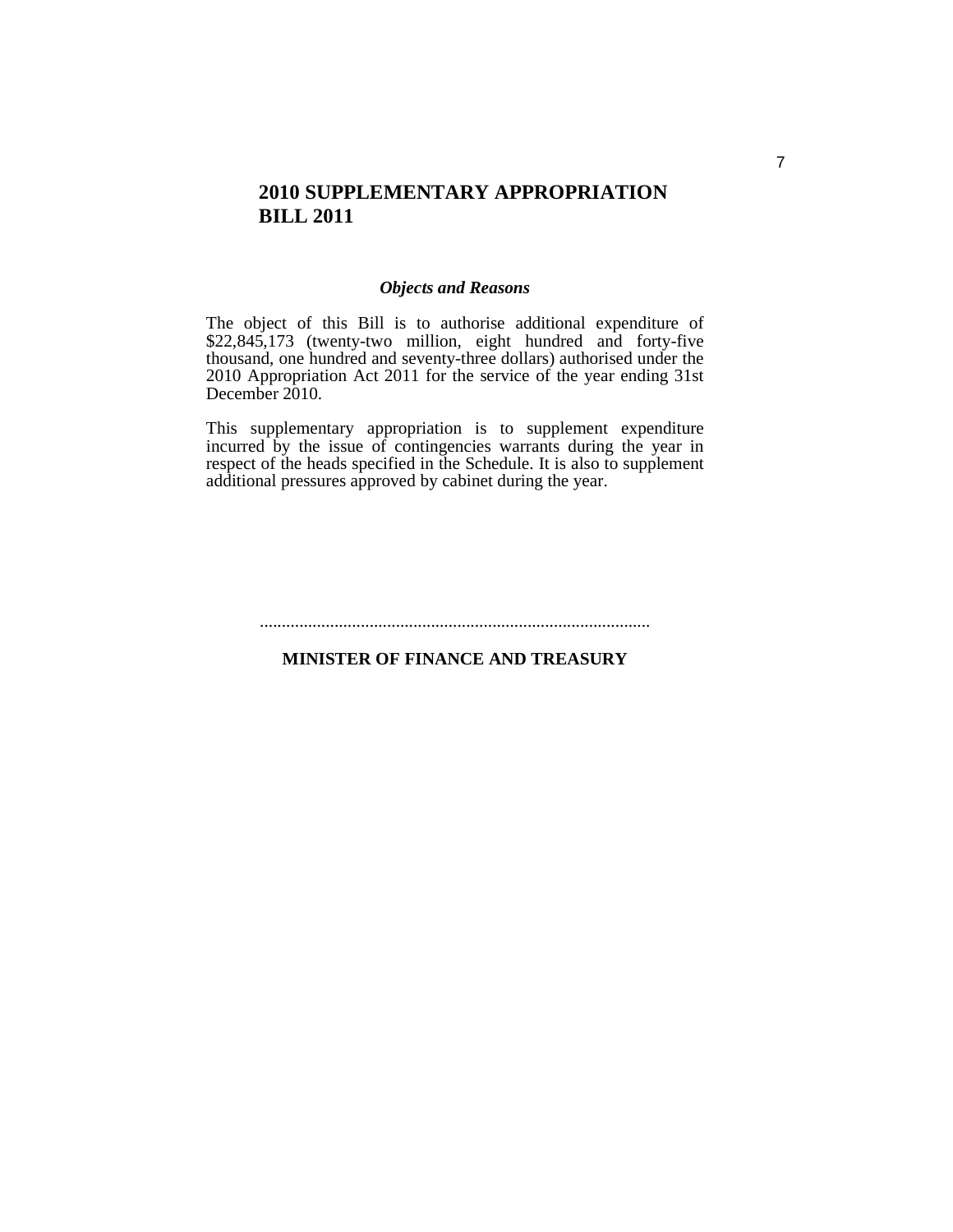#### **HEAD: 274 MINISTRY OF FOREIGN AFFAIRS AND EXTERNAL TRADE**

Estimates of the amount further required in the year ending  $31<sup>st</sup>$  December 2010 for the services of this head: **\$500,000**

| Subhead/item | <b>Description</b> | <b>Original</b><br><b>Estimates</b> | <b>Supplementary</b><br><b>Estimates</b> | <b>Revised</b><br><b>Estimates</b> |
|--------------|--------------------|-------------------------------------|------------------------------------------|------------------------------------|
| 0120:4030    | Conference         |                                     |                                          |                                    |
|              | and seminars       | 157,500                             | 500,000                                  | 657,500                            |
| Total        |                    | 157,500                             | 500,000                                  | 657,500                            |

*Explanatory Note* 

This amount provides for additional funds to cover the cost of the Melanesian Spearhead Group meeting in December 2010.

# **HEAD: 281 OFFICE OF THE PRIME MINISTER AND CABINET**

Estimates of the amount further required in the year ending  $31<sup>st</sup>$  December 2010 for the services of this head: **\$2, 00,000**

| Subhead/item | <b>Description</b> | Original<br><b>Estimates</b> | Supplementary<br><b>Estimates</b> | <b>Revised</b><br><b>Estimates</b> |
|--------------|--------------------|------------------------------|-----------------------------------|------------------------------------|
| 0061:2091    | Overseas           |                              |                                   |                                    |
|              | travel - MP        | 4,139,715                    | 400,000                           | 4,539,715                          |
| 0077:2010    | office expense     |                              | 200,000                           | 200,000                            |
| 0077:2017    | printing           | $\theta$                     | 400,000                           | 400,000                            |
|              | staff travel       | $\theta$                     |                                   |                                    |
| 0077:2070    | and transport      |                              | 100,000                           | 100,000                            |
|              | tours and          | $\theta$                     |                                   |                                    |
| 0077:2071    | travel             |                              | 300,000                           | 300,000                            |
|              | IТ                 | $\Omega$                     |                                   |                                    |
|              | replacement        |                              |                                   |                                    |
| 0077:2301    | hardware           |                              | 300,000                           | 300,000                            |
|              | conference         | $\Omega$                     |                                   |                                    |
| 0077:4030    | and seminars       |                              | 300,000                           | 300,000                            |
| <b>Total</b> |                    | 4.139.715                    | 2,000,000                         | 6,139,715                          |

*Explanatory Note* 

This amount provides for additional funds for Prime Minister's travel and the establishment of the Bureau of Social and Economic Reform.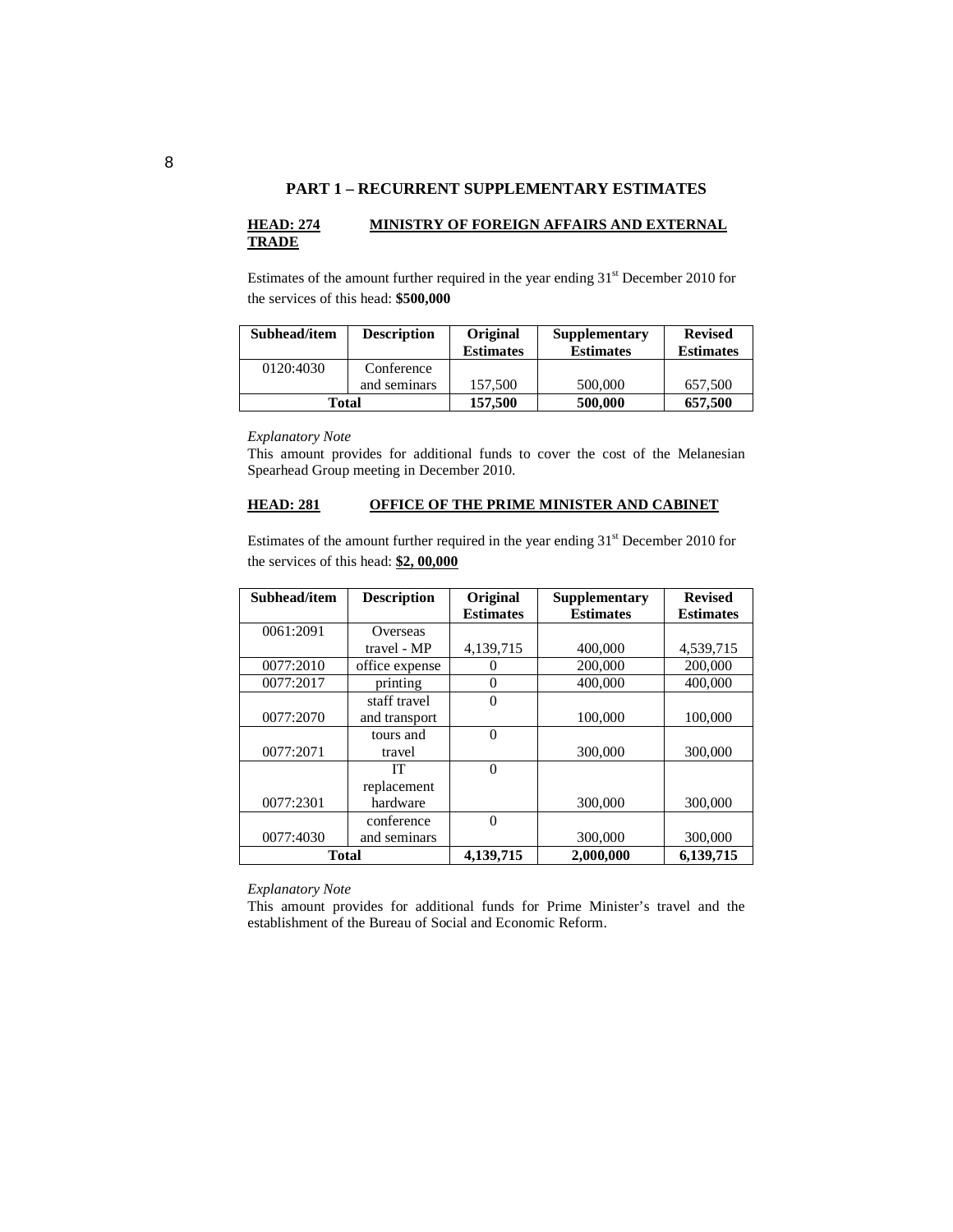#### **HEAD: 287 MINISTRY OF CULTURE AND TOURISM**

Estimates of the amount further required in the year ending  $31<sup>st</sup>$  December 2010 for the services of this head: **\$1,000,000** 

| Subhead/item | <b>Description</b>       | Original<br><b>Estimates</b> | Supplementary<br><b>Estimates</b> | <b>Revised</b><br><b>Estimates</b> |
|--------------|--------------------------|------------------------------|-----------------------------------|------------------------------------|
| 0600:6164    | Pacific Arts<br>Festival |                              | 1,000,000                         | 1,000,000                          |
| Total        |                          |                              | 1,000,000                         | 1,000,000                          |

*Explanatory Note* 

This amount provides for additional funds to cover the establishment of a Secretariat for the hosting of the  $11<sup>th</sup>$  Festival of Pacific Arts.

#### **HEAD: 289 MINISTRY OF COMMUNICATION AND AVIATION**

Estimates of the amount further required in the year ending  $31<sup>st</sup>$  December 2010 for the services of this head: **\$7,845,173** 

| Subhead/item | <b>Description</b> | Original         | <b>Supplementary</b> | <b>Revised</b>   |
|--------------|--------------------|------------------|----------------------|------------------|
|              |                    | <b>Estimates</b> | <b>Estimates</b>     | <b>Estimates</b> |
| 0003:2070    | Staff travel       | 32,353           | 200,000              | 232,353          |
|              | and transport -    |                  |                      |                  |
|              | local              |                  |                      |                  |
| 0003:2301    | $IT -$             | 41,908           | 500,000              | 541,908          |
|              | replacement        |                  |                      |                  |
| 0003:2302    | $IT$ – repairs     | 5,973            | 700,000              | 705,973          |
|              | and                |                  |                      |                  |
|              | maintenance        |                  |                      |                  |
| 0003:3100    | House rent         | 1,037,142        | 200,173              | 1,237,315        |
| 0511:2070    | Staff travel       | 123,687          | 195,000              | 318,687          |
|              | and transport -    |                  |                      |                  |
|              | local              |                  |                      |                  |
| 0511:2159    | Maintenance        | 1,620,000        | 500,000              | 2,120,000        |
|              | of airfield -      |                  |                      |                  |
|              | provincial         |                  |                      |                  |
| 0511:6121    | Henderson          | 383,499          | 3,000,000            | 3,383,499        |
|              | operating          |                  |                      |                  |
|              | costs              |                  |                      |                  |
| 0511:6133    | Minor works        | 500,000          | 2,550,000            | 3,050,000        |
|              | installation       |                  |                      |                  |
| <b>Total</b> |                    | 3,744,562        | 7,845,173            | 11,589,735       |
|              |                    |                  |                      |                  |

*Explanatory Note* 

This amount provides for additional funds to cover Henderson airport operations, equipment installations and maintenance of provincial airfields.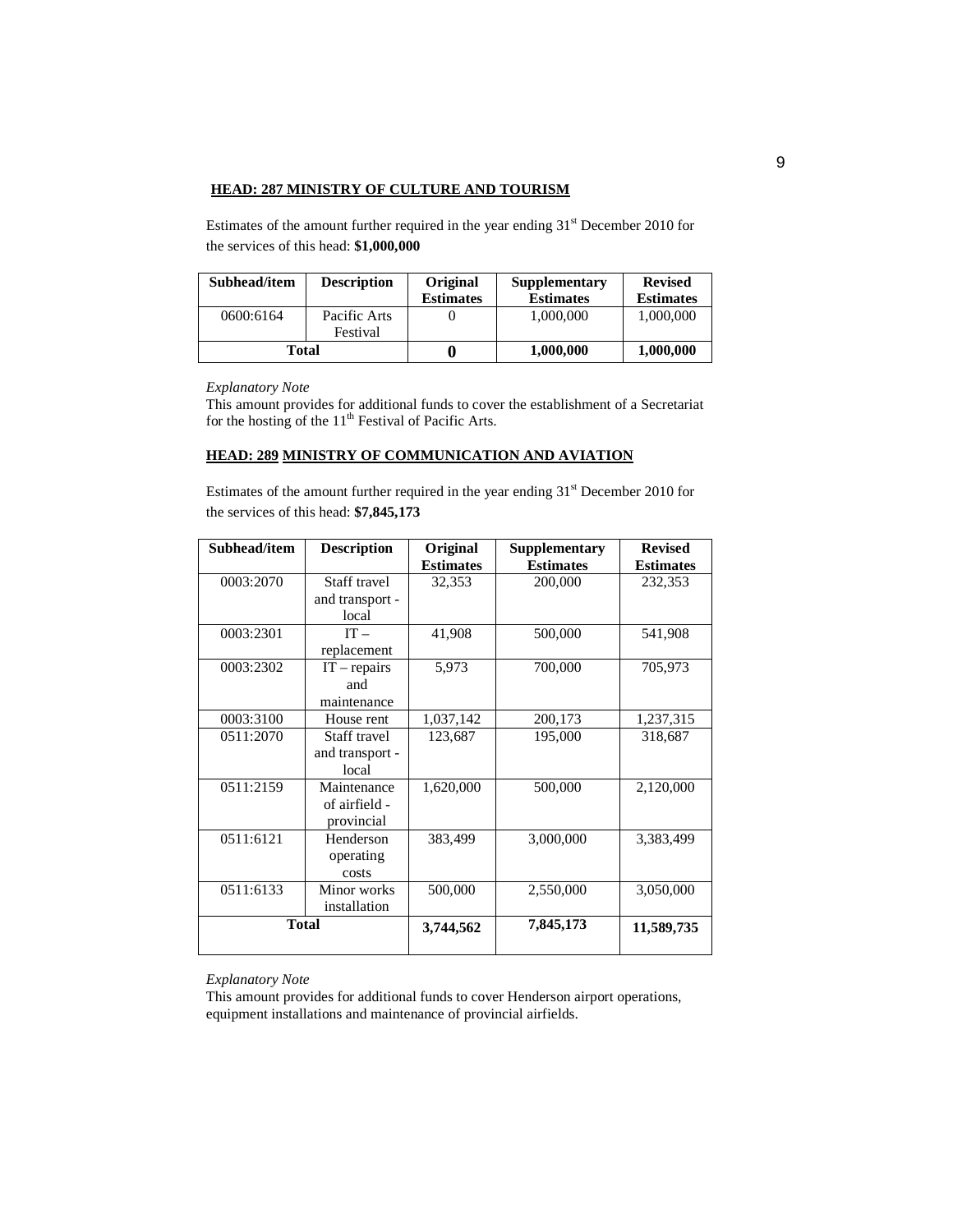## **PART 2 – DEVELOPMENT SUPPLEMENTARY ESTIMATES**

#### **HEAD 474: MINISTRY OF FOREIGN AFFAIRS AND EXTERNAL TRADE**

Amount authorised by contingencies warrant required in the year ending 31<sup>st</sup> December 2010 for the services of this head: **\$3,000,000**

| Subhead/item | <b>Description</b>      | Original         | Supplementary    | <b>Revised</b>   |
|--------------|-------------------------|------------------|------------------|------------------|
|              |                         | <b>Estimates</b> | <b>Estimates</b> | <b>Estimates</b> |
| 4665:5799    | SI Assistance<br>to PNG |                  | 3,000,000        | 3,000,000        |
| Total        |                         |                  | 3,000,000        | 3,000,000        |

#### *Explanatory Note*

This amount provides funding to assist the PNG Government with the construction of their Chancery building in Honiara.

#### **HEAD: 487 MINISTRY OF CULTURE AND TOURISM**

Estimates of the amount further required in the year ending  $31<sup>st</sup>$  December 2010 for the services of this head: **\$3,500,000** 

| Subhead/item | <b>Description</b> | <b>Original</b>  | Supplementary    | <b>Revised</b>   |
|--------------|--------------------|------------------|------------------|------------------|
|              |                    | <b>Estimates</b> | <b>Estimates</b> | <b>Estimates</b> |
| 4232:5799    | <b>SICHE</b>       | 5,000,000        | 3,500,000        | 8,500,000        |
|              | Tourism            |                  |                  |                  |
|              | School             |                  |                  |                  |
| Total        |                    | 5,000,000        | 3,500,000        | 8,500,000        |

#### *Explanatory Note*

This amount provides for additional funds to cover the construction of the School of Tourism and Hospitality.